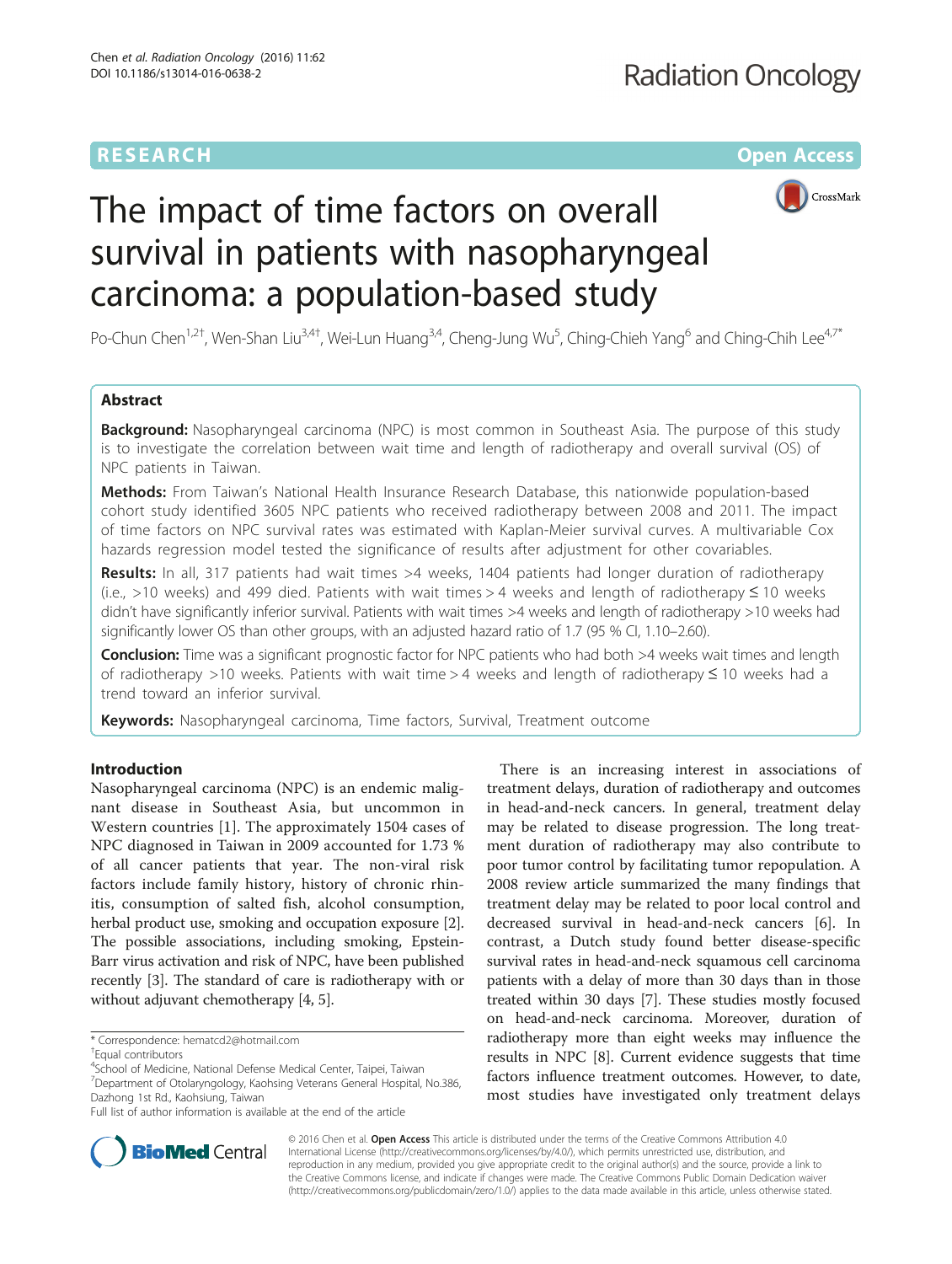(i.e., wait times) or duration of radiotherapy individually and few have looked at these in NPC. The potentially synergistic impact on survival in NPC patients of treatment delay and longer duration of radiotherapy is not well established.

We use the nationwide claims data from Taiwan's National Health Insurance (NHI) research database to identify NPC patients treated with radiotherapy alone or with concurrent chemoradiotherapy between 2008 and 2011. This database provides basic demographic data as well as hospital characteristics, patient characteristics, and treatment modality. By determining the effect of treatment delay and longer course of radiotherapy, we hope to help healthcare providers better understand this patient population and the impact of time factors on survival.

# Patients and methods

## Ethical consideration

This study was approved by the Institutional Review Boards of Kaohsiung Veterans General Hospital and Buddhist Dalin Tzu Chi General Hospital, Taiwan. Review board requirements for written informed consent were waived because all personal identifying information was removed from the dataset prior to analysis.

## Study population

The Taiwan NHI Research Database covered 92 % of the population in 1995 and 99 % after 2003. From this data, we identified 5026 NPC patients treated with radiotherapy from 2008 to 2011. We excluded patients who received induction or systemic chemotherapy as the initial treatment except for patients who received chemotherapy within 14 days prior to radiotherapy. Concurrent chemoradiotherapy (CCRT) is a standard treatment for NPC, but radiotherapy is often delayed to allow patient preparation and machines scheduling. Thus, we assumed the above condition as CCRT in this study. We also excluded patients who were treated for a second course of radiotherapy (Fig. 1). This left 3605 patients who matched the inclusion criteria for this study. From the Universal Deaths Database, we obtained patient death information for the same patient cohort.

# Wait times and length of treatment

Wait time was calculated from the date of diagnosis to the first day of radiotherapy. We hypothesized that wait times longer than 4 weeks would be associated with reduced overall survival. Length of treatment was calculated from the first day of radiotherapy to



the last day of radiotherapy. Previous studies found that treatment lengths of seven, eight, or nine weeks influence the results in head-and-neck cancers [\[8](#page-6-0), [9](#page-6-0)]. We used the cutpoint of >10 weeks to define prolonged length of radiotherapy.

# Other covariables

Basic data included hospital characteristics (ownership and teaching level), patient gender and age, treatment modality, urbanization and region of patient residence and Charlson Comorbidity Index Score (CCIS). Severity of comorbidity was based on the modified CCIS recorded before the diagnosis of NPC. The CCIS is a widely accepted scale used for risk adjustment in administrative claims data sets [[10\]](#page-6-0). A meta-analysis demostrated that comorbidity was also a prognostic factor in NPC outcomes [\[11](#page-6-0)].

# Statistical analysis

The primary independent varialbes in our study were wait time and length of radiotherapy. Death in NPC patients was the event of interest. The Chi-squared test was used to compare the frequency of categorical independent variables. The impact of time factors on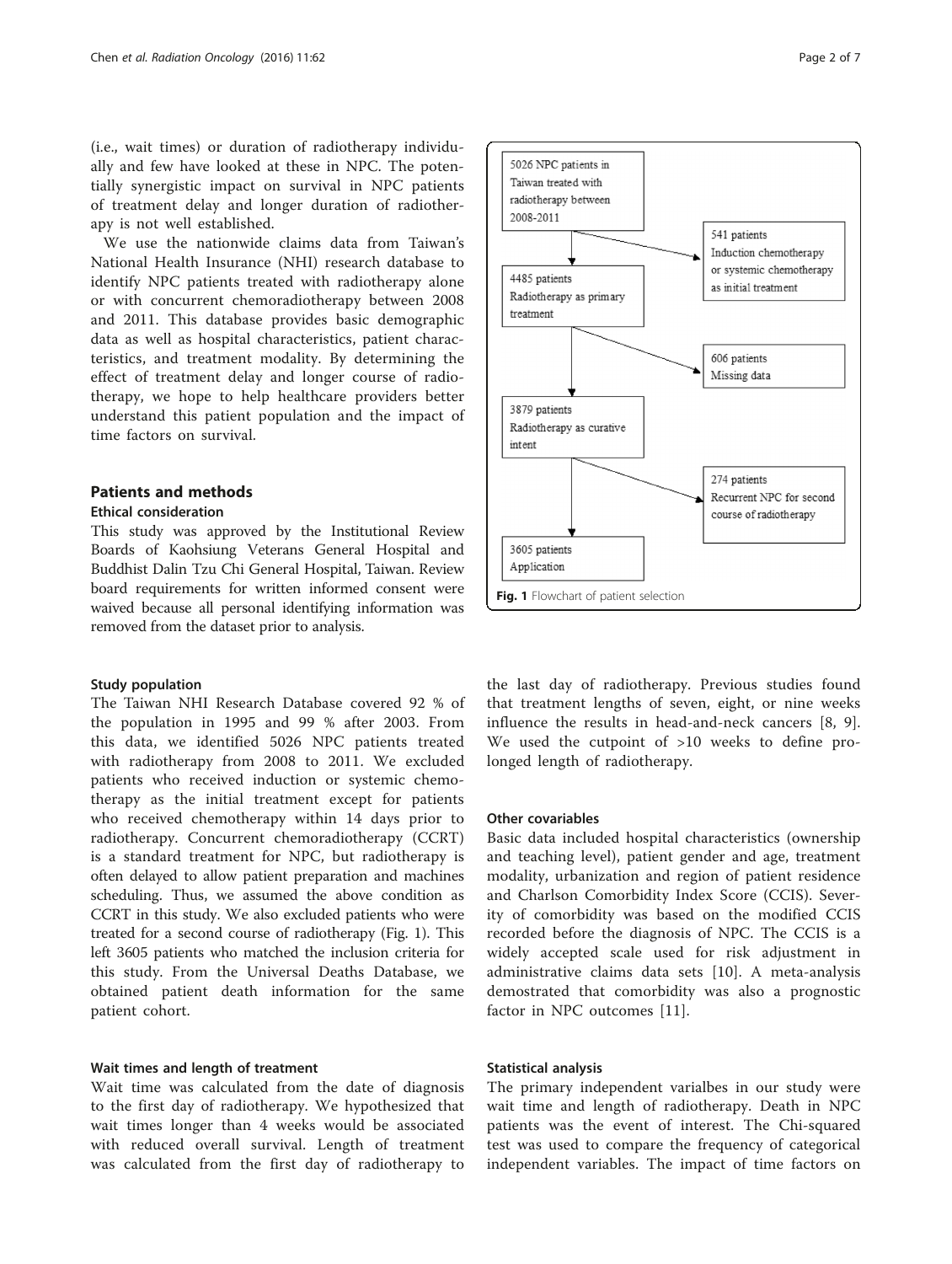NPC survival rates was estimated with Kaplan-Meier survival curves, and differences were assessed by means of the log-rank statistic. A multivariable Cox hazards regression model was used to estimate hazard ratios (HRs) with 95 % confidence intervals (CIs) of death from any cause associated with wait time and length of radiotherapy. All statistical operations were performed using SPSS software (version 15, SPSS Inc., Chicago, IL).

A two-tailed value of  $p < 0.05$  was considered a significant difference.

# Results

The study identified a total of 3605 NPC patients treated with radiotherapy alone or CCRT from 2008 to 2011. Table 1 shows the demographic data for patients and hospitals. Most patients were male (75.2 %)

**Table 1** Hospital and demographic characteristics of nasopharyngeal cancer patients treated from 2008 to 2011 ( $n = 3605$ )

|                                                  | Wait time   |                    |                 |                                  | $P$ value<br>Length of radiotherapy |              |                    | $P$ value                          |      |         |
|--------------------------------------------------|-------------|--------------------|-----------------|----------------------------------|-------------------------------------|--------------|--------------------|------------------------------------|------|---------|
|                                                  | Less than 4 | weeks $(N = 3288)$ |                 | More than 4<br>weeks $(N = 317)$ |                                     | Less than 10 | weeks $(N = 2201)$ | More than 10<br>weeks $(N = 1404)$ |      |         |
|                                                  | No.         | %                  | Ν               | %                                |                                     | No.          | $\%$               | N                                  | %    |         |
| Hospital characteristics                         |             |                    |                 |                                  | 0.008                               |              |                    |                                    |      | < 0.001 |
| Ownership                                        |             |                    |                 |                                  |                                     |              |                    |                                    |      |         |
| For Profit ( $n = 1915$ )                        | 1770        | 53.8               | 145             | 45.7                             |                                     | 1114         | 50.6               | 801                                | 57.1 |         |
| Non-profit ( $n = 563$ )                         | 498         | 15.1               | 65              | 20.5                             |                                     | 396          | 18.0               | 167                                | 11.9 |         |
| Public ( $n = 1127$ )                            | 1020        | 31.1               | 107             | 33.8                             |                                     | 691          | 31.4               | 436                                | 31.1 |         |
| Teaching level                                   |             |                    |                 |                                  | 0.442                               |              |                    |                                    |      | 0.006   |
| Medical center ( $n = 2332$ )                    | 2131        | 64.8               | 201             | 63.4                             |                                     | 1394         | 63.3               | 938                                | 66.8 |         |
| Regional ( $n = 1121$ )                          | 1015        | 30.9               | 106             | 33.4                             |                                     | 724          | 32.9               | 397                                | 28.3 |         |
| District ( $n = 152$ )                           | 142         | 4.3                | 10 <sup>°</sup> | 3.2                              |                                     | 83           | 3.8                | 69                                 | 4.9  |         |
| Patient characteristics                          |             |                    |                 |                                  |                                     |              |                    |                                    |      |         |
| Gender                                           |             |                    |                 |                                  | 0.498                               |              |                    |                                    |      | 0.151   |
| Male $(n = 2711)$                                | 2472        | 75.2               | 239             | 75.4                             |                                     | 1637         | 74.4               | 1074                               | 76.5 |         |
| Female $(n = 894)$                               | 816         | 24.8               | 78              | 24.6                             |                                     | 564          | 25.6               | 330                                | 23.5 |         |
| Age group                                        |             |                    |                 |                                  | < 0.001                             |              |                    |                                    |      | 0.185   |
| 0-44.99 years ( $n = 1239$ )                     | 1166        | 35.5               | 73              | 23.0                             |                                     | 733          | 33.3               | 506                                | 36.0 |         |
| 45-64.99 years ( $n = 1916$ )                    | 1739        | 52.9               | 177             | 55.8                             |                                     | 1182         | 53.7               | 734                                | 52.3 |         |
| More than 65 years ( $n = 450$ )                 | 383         | 11.6               | 67              | 21.1                             |                                     | 286          | 13.0               | 164                                | 11.7 |         |
| Treatment                                        |             |                    |                 |                                  | < 0.001                             |              |                    |                                    |      | < 0.001 |
| $CCRTa (n = 2970)$                               | 2789        | 84.8               | 181             | 57.1                             |                                     | 1705         | 77.5               | 1265                               | 90.1 |         |
| $RT^b$ alone (n = 635)                           | 499         | 15.2               | 136             | 42.9                             |                                     | 496          | 22.5               | 139                                | 9.9  |         |
| Charlson comorbidity index score (mean = 0.3778) |             |                    |                 |                                  | < 0.001                             |              |                    |                                    |      | 0.053   |
| Lower than mean $(n = 2597)$                     | 2411        | 73.3               | 186             | 58.7                             |                                     | 1611         | 73.2               | 986                                | 70.2 |         |
| Higher than mean ( $n = 1008$ )                  | 877         | 26.7               | 131             | 41.3                             |                                     | 590          | 26.8               | 418                                | 29.8 |         |
| Urbanization of resdence                         |             |                    |                 |                                  | 0.045                               |              |                    |                                    |      | 0.728   |
| Urban $(n = 1149)$                               | 1056        | 32.1               | 93              | 29.3                             |                                     | 692          | 31.4               | 457                                | 32.5 |         |
| Suburban ( $n = 1508$ )                          | 1386        | 42.2               | 122             | 38.5                             |                                     | 922          | 41.9               | 586                                | 41.7 |         |
| Rural ( $n = 948$ )                              | 846         | 25.7               | 102             | 32.2                             |                                     | 587          | 26.7               | 361                                | 25.8 |         |
| Geographic region                                |             |                    |                 |                                  | < 0.001                             |              |                    |                                    |      | 0.021   |
| Northern ( $n = 1745$ )                          | 1745        | 53.1               | 133             | 42.0                             |                                     | 1122         | 51.0               | 756                                | 53.8 |         |
| Central ( $n = 502$ )                            | 502         | 15.3               | 53              | 16.7                             |                                     | 370          | 16.8               | 185                                | 13.2 |         |
| Southern ( $n = 946$ )                           | 946         | 28.8               | 113             | 35.6                             |                                     | 636          | 28.9               | 423                                | 30.1 |         |
| Eastern $(n = 95)$                               | 95          | 2.9                | 18              | 5.7                              |                                     | 73           | 3.3                | 40                                 | 2.8  |         |

<sup>a</sup>CCRT concurrent chemoradiotherapy, <sup>b</sup>RT radiotherapy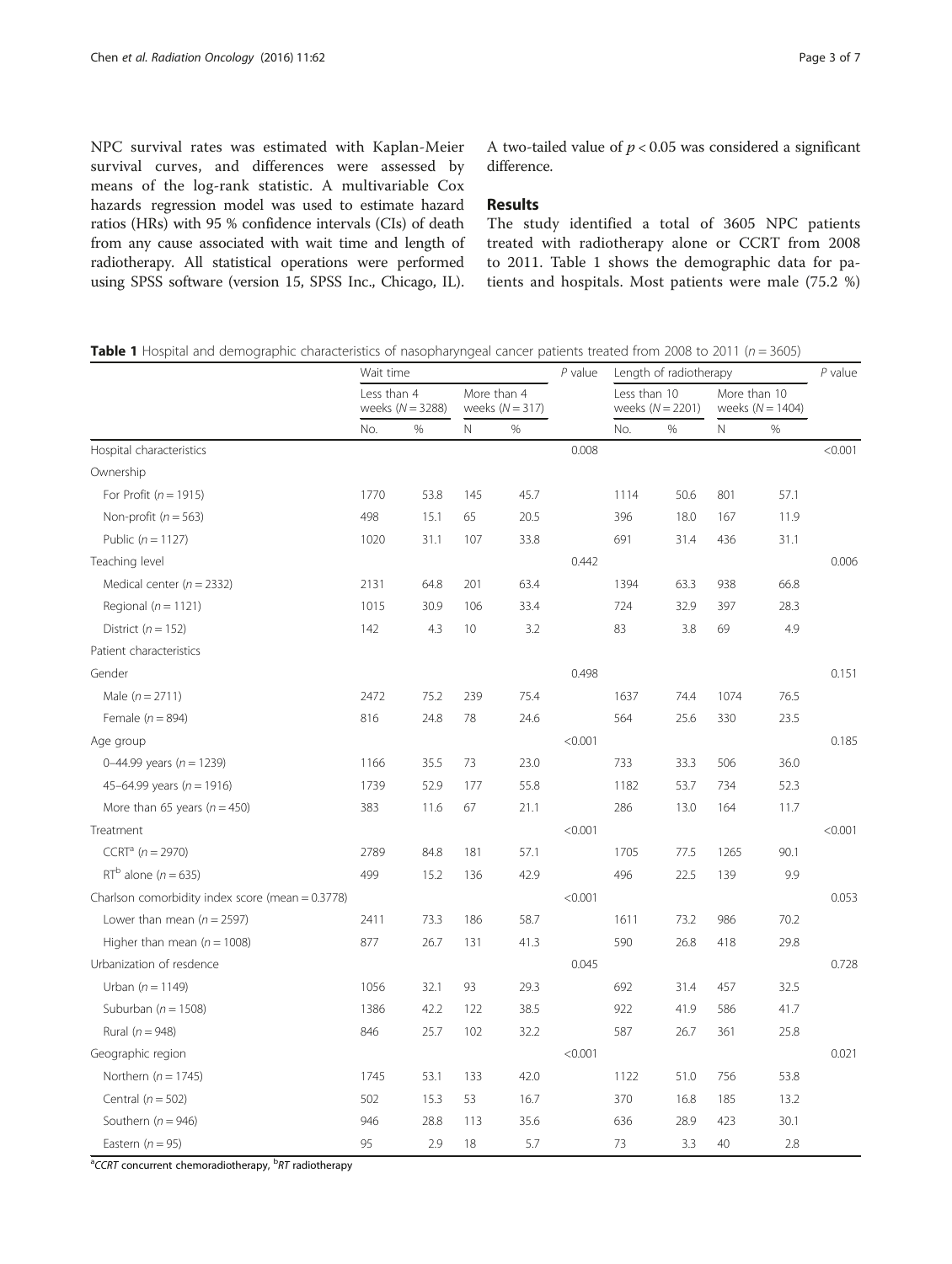and were treated at medical center (64.7 %). Most, or 3155 patients, were younger than 65 years (87.5 %). The majority of patients received CCRT (82.4 %). Approximately 70 % of patients had lower CCIS. Three hundred and seventeen patients (8.8 %) had a wait time >4 weeks and 1404 (38.9 %) patients had a course of radiotherapy lasting >10 weeks. Figure 2 showed the distribution of wait time and duration of radiotherapy.

A total of 499 deaths were identified in this cohort. Wait time combined with length of radiotherapy was categorized into four groups: wait time ≤4 weeks and length of radiotherapy  $\leq 10$  weeks; wait time >4 weeks and length of radiotherapy ≤10 weeks; wait time ≤4 weeks and length of radiotherapy >10 weeks; and wait time >4 weeks and length of radiotherapy >10 weeks. Kaplan-Meier curve revealed patients with wait time >4 weeks and length of radiotherapy  $\leq 10$  weeks, or wait time >4 weeks and length of radiotherapy >10 weeks had lower rate of overall survival than other groups ( $P < 0.001$  by the log rank test) (Fig. [3\)](#page-4-0).

Multivariable Cox hazards regression analyses revealed that patients who had wait times >4 weeks and length of radiotherapy ≤10 weeks had survival rates not signicant different from those of patients with wait times  $\leq 4$  weeks and length of radiotherapy  $\leq 10$  weeks. Patients with wait times >4 weeks and length of



radiotherapy >10 weeks had significantly lower OS than those with shorter time factors, with an adjusted HR of 1.7 (95 % CI: 1.10–2.60) (Table [2\)](#page-5-0). Patients older than 65 years, those with high CCIS and those who received radiotherapy alone had significantly lower survival rate  $(P < 0.001)$ . Hospital ownership, hospital teaching level, gender and urbinization were not significantly associated with overall survival.

# **Discussion**

In this study, we found a significant negative impact on survival of time factors only for patients with both prolonged wait times and a prolonged course of radiotherapy. Neither of these adverse factors alone had a significant impact on survival. In others words, if treatment delay can not be avoided because of patient factors, treatment schedules or health policy, healthcare providers should attempt to minimize the radiotherapy treatment time. Hyperfractionated radiotherapy may be considered and would be expected to reduce the interval by approximately one week (i.e., 74.4 and 31 treatment days; 78 Gy and 30 treatment days) [\[12](#page-6-0)–[14](#page-6-0)]. Although some institutions prefer to schedule CCRT followed by adjuvant chemotherapy if chemotherapy is indicated, a strategy to reduce delays in radiotherapy might consider scheduling neoadjuvant chemotherapy after CCRT [[15\]](#page-6-0).

This study has three main strengths. First, NPC is endemic in Taiwan, which permits the collection of a large sample size for valid estimates. Patients are followed in the NHI research database and deaths recorded in the Univeral Deaths Database. Second, the NHI research database captures complete follow-up information of the comprehensive health care with a moderate cost sharing, and records any treatment. It therefore provides an accurate record of NPC rates and treatment in Taiwan. Validation of the NHI research database is regularly evaluated via comparison of chartbased records and claims-based records [[16\]](#page-6-0). Third, the percentage of NPC patients experiencing treatment delays and longer durations of radiotherapy was 8.8 and 38.9 %, respectively. The significance of these clinical observations is worthy of further investigation.

Little evidence has been found to suggest correlations between treatment delays and outcomes for NPC patients. While some studies have investigated the impact of treatment delays on outcome (i.e., local control, survival) for head-and-neck cancer patients treated with primary radiotherapy, their results are controversial. Delaying radiotherapy (>40 days) has a deleterious effect on local control and overall survival in early stage head-and-neck squamous cell carcinoma [[17\]](#page-6-0). To our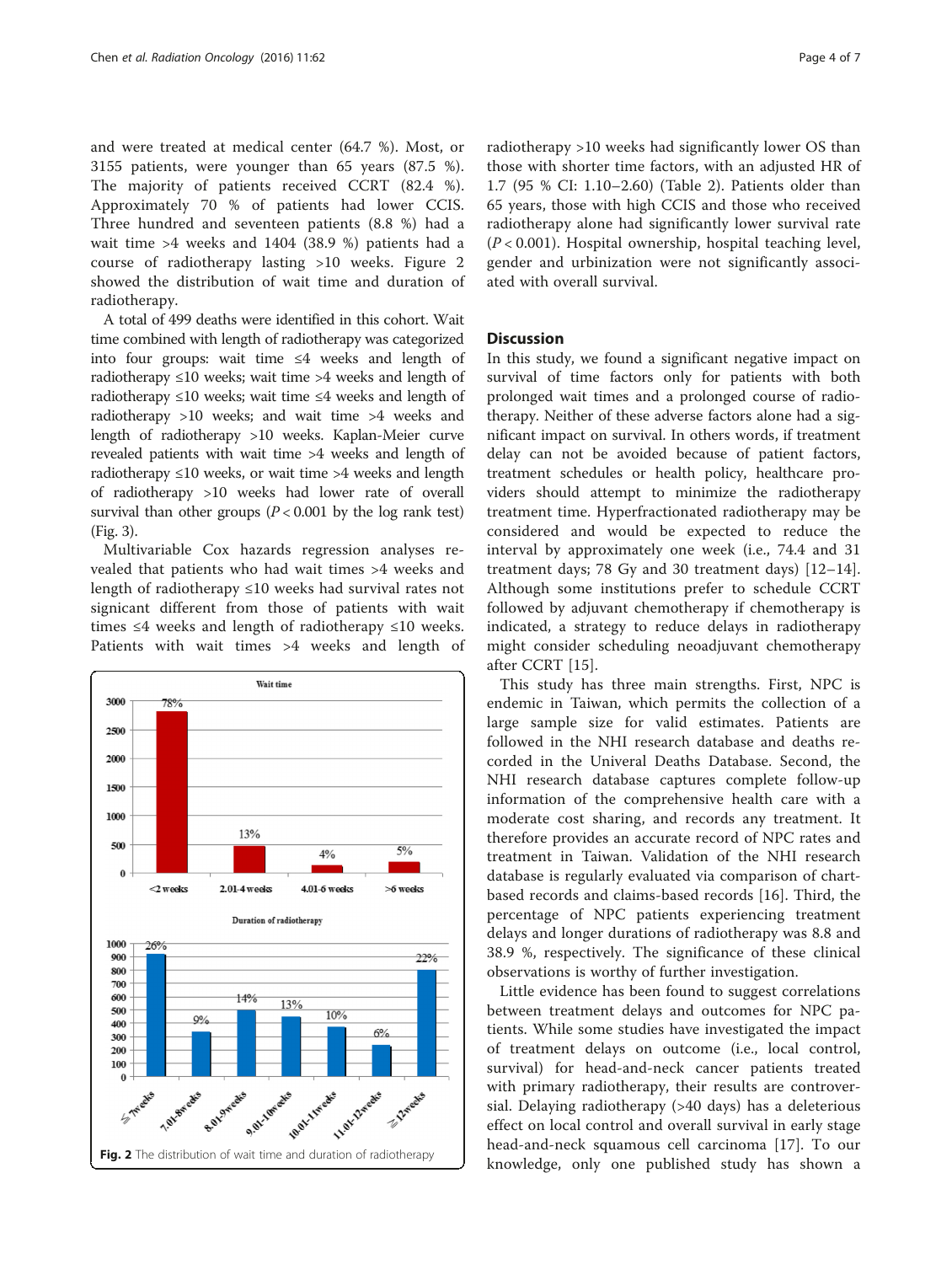<span id="page-4-0"></span>

negative impact on survival of treatment delay for unresected head-and neck carcinoma patients. Another study found no effect of delay in the initiation of primary radiotherapy on disease-specific survival in patients with head-and-neck carcinoma [[18\]](#page-6-0). Three studies evaluated the impact of treatment delay on local control [\[19](#page-6-0)–[21](#page-6-0)]. No negative effect of treatment delay was demonstrated for laryngeal carcinoma or T1 nasopharyngeal carcinoma. A recent study investigated the association of treatment delay and prognosis in head-and-neck carcinoma [[7\]](#page-6-0). The study examined 2493 patients treated with primary radiotherapy or adjuvant radiotherapy. After adjustment for age, site, stage, and treatment modality, multivariate regression models revealed that patients with a delay of >30 days had a better disease specific survival than those with no delay, and those with a delay of up to 90 days had no impaired survival.

Some studies have found that treatment time affects outcomes in patients with head-and-neck cancer. Sher et al. [[22\]](#page-6-0) analyzed the TAX-324 study to demonstrate

that prolonged radiation treatment time was independently predictive of significantly inferior overall survival and local-regional control rate in head-andneck cancer. Moreover, the locoregional failure rate increased by 3.3 % for each day of interruption of radiothrapy, and interruptions of more than 7 days were associated with an 18 % reduction in 5-year survival rates [[8, 23\]](#page-6-0). However, we found that longer treatment times (i.e., >10 weeks) significantly affected survival only for patients who also had longer wait times (>4 weeks, HR = 1.70,  $p = 0.015$ ). Though we could not know the exact reason of this finding, however, it could be explained that the total duration from diagnosis to the end of radiotherapy was more important than any single factor of waiting time or treatment time.

Our series has several limitations. First, cancer stage was not obtained. In order to exclude patients with distant metastasis, we excluded those patients whose initial chemotherapy and radiotherapy were separated by more than two weeks. This procedure also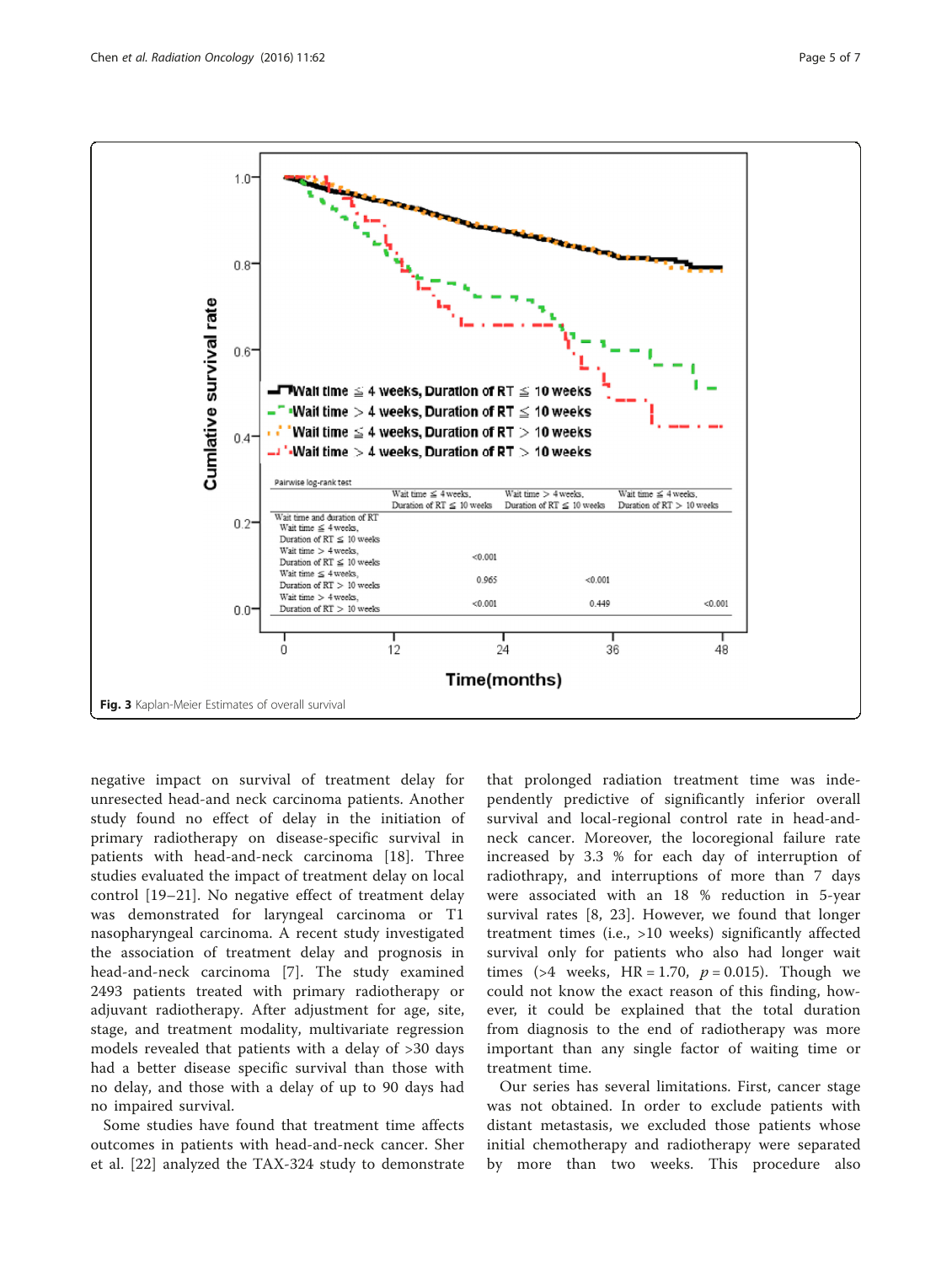<span id="page-5-0"></span>**Table 2** Multivariate adjusted hazard ratio for death in nasopharyngeal cancer patients ( $n = 3605$ )

|                                                          | Events/total (%) | Adjusted hazard ratio <sup>d</sup> | 95 % CIC          | $p$ value |
|----------------------------------------------------------|------------------|------------------------------------|-------------------|-----------|
| Wait time and duration of RT <sup>b</sup>                |                  |                                    |                   | 0.053     |
| Wait time $\leq 4$ weeks, duration of RT $\leq 10$ weeks | 223/1946 (11.5)  | $\mathbf{1}$                       |                   |           |
| Wait time $>$ 4 weeks, duration of RT $\leq$ 10 weeks    | 75/255 (29.4)    | 1.26                               | $(0.95 - 1.67)$   | 0.097     |
| Wait time $\leq$ 4 weeks, duration of RT > 10 weeks      | 177/1342 (13.2)  | 1.04                               | $(0.85 - 1.27)$   | 0.683     |
| Wait time > 4 weeks, duration of RT > 10 weeks           | 24/62 (38.7)     | 1.70                               | $(1.10 - 2.60)$   | 0.015     |
| Hospital ownership                                       |                  |                                    |                   | 0.183     |
| For profit                                               | 135/1127 (12.0)  | 1                                  |                   |           |
| Non-profit                                               | 273/1915 (14.3)  | 1.13                               | $(0.91 - 1.40)$   | 0.238     |
| Public                                                   | 91/563 (16.2)    | 1.28                               | $(0.98 - 1.67)$   | 0.069     |
| Hospital teaching level                                  |                  |                                    |                   | 0.552     |
| Medical center                                           | 313/2332 (13.4)  | 1                                  |                   |           |
| Regional                                                 | 162/1121 (14.5)  | 1.11                               | $(0.91 - 1.36)$   | 0.278     |
| <b>District</b>                                          | 24/152 (15.8)    | 1.01                               | $(0.66 - 1.55)$   | 0.948     |
| Gender                                                   |                  |                                    |                   |           |
| Male                                                     | 387/2711 (14.3)  | $\mathbf{1}$                       |                   |           |
| Female                                                   | 112/894 (12.5)   | 0.98                               | $(0.79 - 1.22)$   | 0.900     |
| Age group                                                |                  |                                    |                   | < 0.001   |
| 0-44.99 years                                            | 108/1239 (8.7)   | 1                                  |                   |           |
| 45-64.99 years                                           | 240/1916 (12.5)  | 1.25                               | $(0.99 - 1.58)$   | 0.052     |
| More than 65 years                                       | 151/450 (33.6)   | 2.65                               | $(2.01 - 3.49)$   | < 0.001   |
| Treatment                                                |                  |                                    |                   |           |
| CCRT <sup>a</sup>                                        | 356/2970 (12.0)  | 1                                  |                   |           |
| RT <sup>b</sup> alone                                    | 143/635 (22.5)   | 1.58                               | $(1.26 - 1.98)$   | < 0.001   |
| Charlson Comorbidity Index Score (mean = 0.3778)         |                  |                                    |                   |           |
| Lower than mean                                          | 104/2597 (4.0)   | 1                                  |                   |           |
| Higher than mean                                         | 395/1008 (39.2)  | 15.34                              | $(12.26 - 19.18)$ | < 0.001   |
| Urbanization                                             |                  |                                    |                   | 0.598     |
| Urban                                                    | 138/1149 (12.0)  | 1                                  |                   |           |
| Suburban                                                 | 198/1508 (13.1)  | 0.90                               | $(0.72 - 1.12)$   | 0.374     |
| Rural                                                    | 163/948 (17.2)   | 0.89                               | $(0.70 - 1.13)$   | 0.372     |

<sup>a</sup>CCRT concurrent chemoradiotherapy, <sup>b</sup>RT, radiotherapy<br>S95.86 CL 95.86 confidence intental

95 % CI, 95 % confidence interval

d<br>Adjusted for patient age, wait time, length of radiotherapy, gender, treatment, urbanization, Charlson Comorbidity Index Score, and hospital characteristics

excluded patients who received induction chemotherapy. Second, we did not know the reasons why patients received radiotherapy alone or CCRT.

# Conclusion

Radiotherapy is still the main treatment for NPC patients. Patients in some countries may have longer wait times due to limited availability of radiotherapy facilities or health policy standards. Our study found that time is a significant prognostic factor for NPC patients only among those whose wait time was more than 4 weeks and whose radiotherapy lasted more

than 10 weeks. Patients with wait time > 4 weeks and length of radiotherapy  $\leq 10$  weeks had a trend toward an inferior survival. Future investigations should also examine stage, radiation dose, and the types of chemotherapeutic drugs used.

## Competing interests

The authors declare that they have no competing interests.

### Authors' contributions

PCC and WSL conceive and design the experiments. CCL participated in the design of the study and performed the statistical analysis. WLH, CJW and CCY helped to draft the manuscript. All authors read and approved the final manuscript.